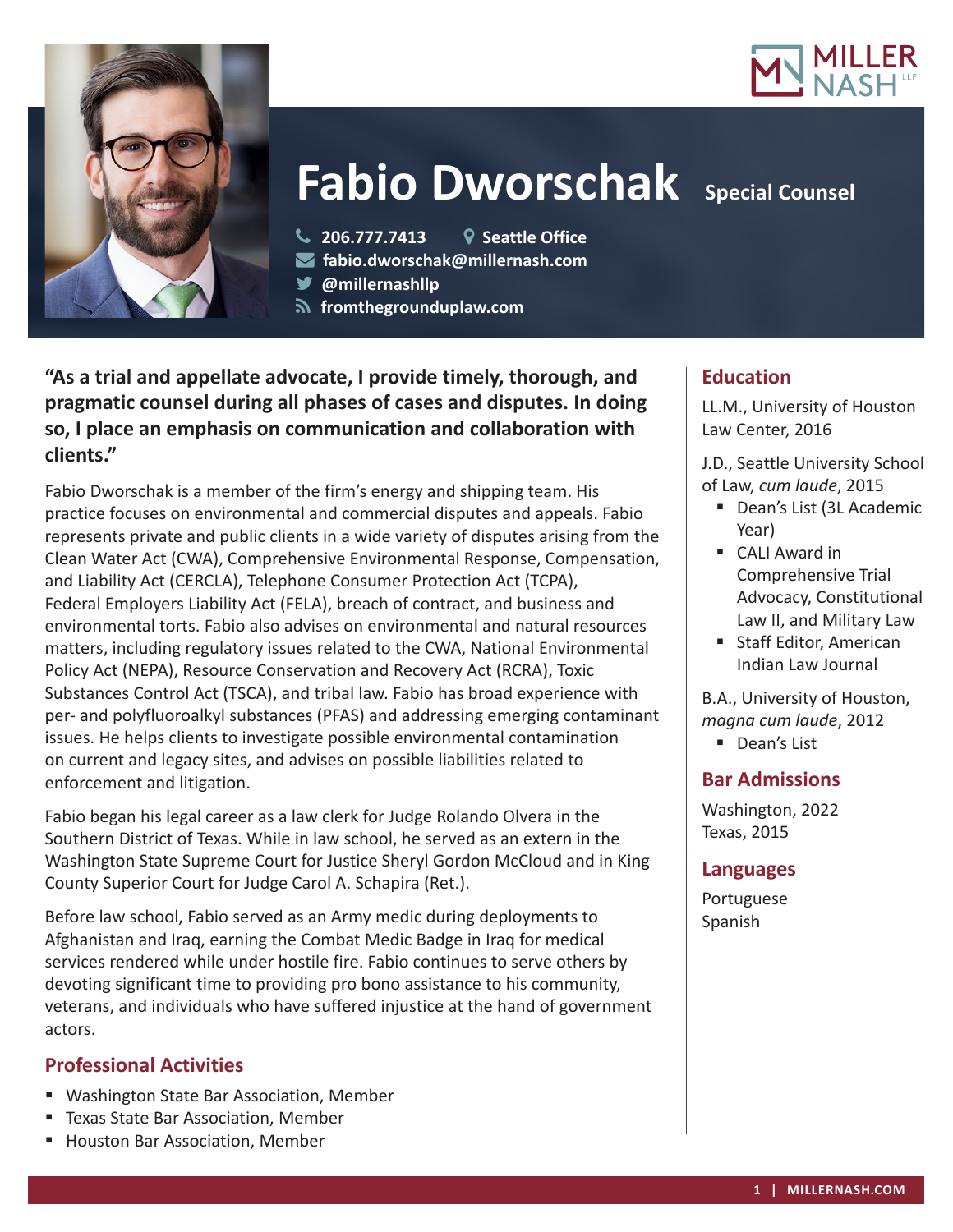

- **Houston Young Lawyers Association** 
	- Director, 2021-2022
	- Veterans Committee Co-Chair, 2021-2022
	- Leadership Academy, 2019-2020

## **Civic Activities**

- **Houston Veterans Legal Initiative**
- **Houston Volunteer Lawyers Pro Bono Pledge**

## **Representative Experience**

#### **Environmental Litigation & Appeals\***

- Represented several states and territories in asserting common law and statutory claims related to PFAS contamination arising from AFFF.
- Represented states against chemical manufacturers in actions arising from environmental contamination stemming from their facilities.
- Obtained a favorable decision for the Attorney General of Guam in the United States Supreme Court in a CERCLA action against the United States to recover the costs of removal and remedial actions incurred by Guam due to military contamination and operations on the island for decades. The decision, *Territory of Guam v. United States*, can be found here.
- Represented cylinder manufacturer in a challenge to a final EPA rule banning use of non-refillable cylinders in the United States Court of Appeals for the District of Columbia.

#### **Commercial Litigation\***

- Successfully defended a national company in a bench trial victory via a motion for directed verdict.
- Obtained favorable outcome for a port and railroad company through a settlement based on a suit for breach of contract and warranty arising from purchase of locomotive fleet.
- Obtained favorable dismissal of mortgage company client in a multimillion-dollar dispute over the acquisition of real property in Texas.

#### **Regulatory\***

On behalf of industrial clients, wrote comments to EPA proposed rules relating to NEPA and RCRA.

#### **Pro Bono\***

- Representing a client wrongfully arrested for peacefully protesting in a suit based on the US and Louisiana constitutions, federal and state law, and common law against the city, police department, sheriff's office, district attorney, and several individual actors in federal court in Louisiana.
- Obtained favorable decision for tenant client in the Texas First Court of Appeals in a landlord-tenant dispute arising from the Texas Property Code. *Graustark Members II, LLC v. Minor*, No. 01-19-647-CV (Tex. App.— Houston [1st. Dist.] 2020, no pet.).
- Represented three public interest non-profits in an amicus brief supporting the Sixth Amendment right to an attorney at an initial bail determination hearing in an appeal before the United States Court of Appeals for the Fifth Circuit.
- Obtained favorable settlement for a client in a breach of contract case based on sale of real property in Texas.
- Obtained favorable settlement for a client in an adverse possession case in Texas.
- Helped veterans and other Houstonians expunge their criminal records or prepare wills.
- Represented asylum seekers and other migrants in appeals before the Board of Immigration Appeals and the United States Court of Appeals for the Second Circuit.

*\*Prior to joining Miller Nash*